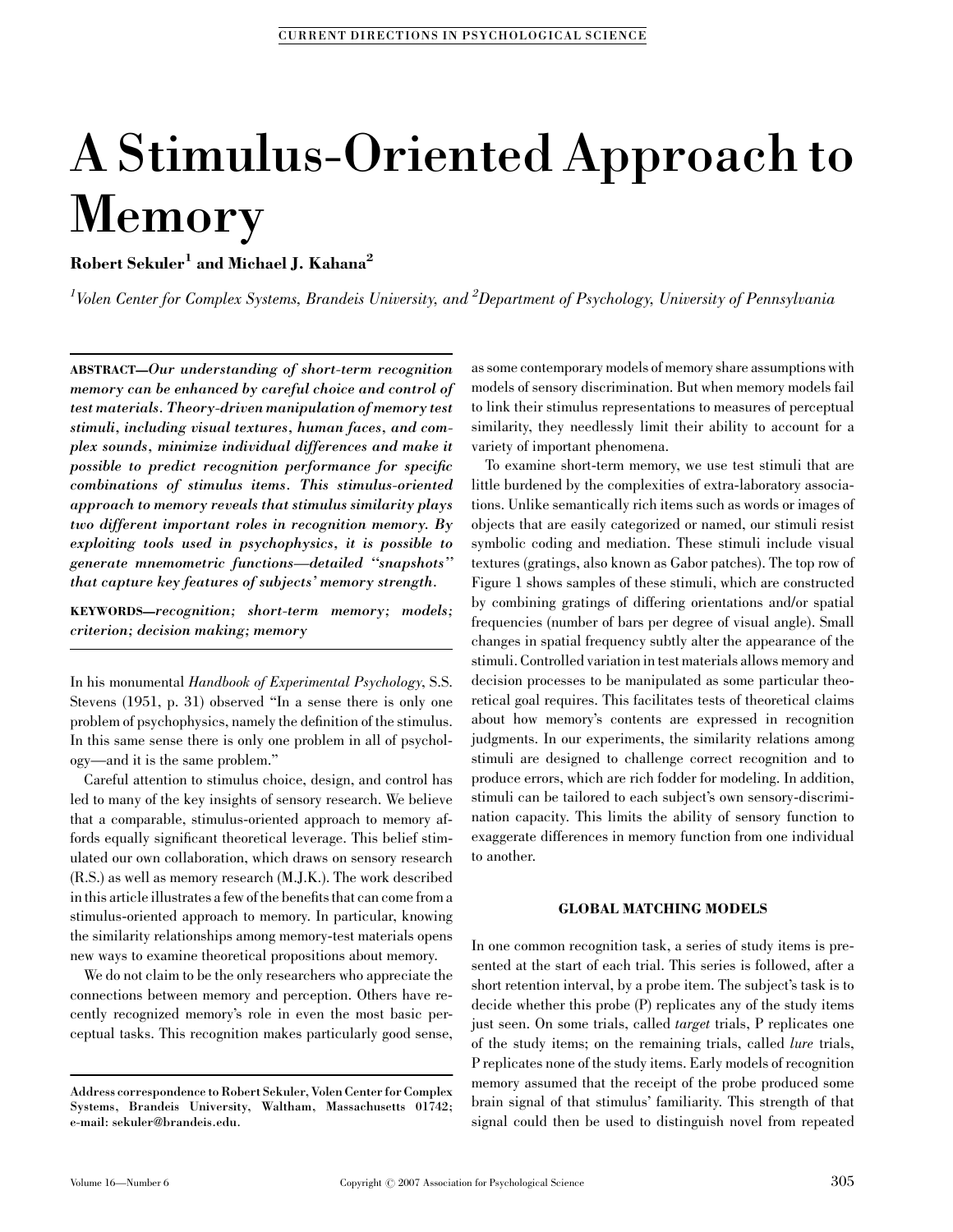

Fig. 1. Examples of stimuli for our experiments. Top row: three compound gratings (Gabor patches) in which both horizontal and vertical spatial frequencies (number of bars) increase by about 15% between adjacent gratings. Bottom row: Sample synthetic faces used in stimulus-oriented study of memory. Each of these exemplars is derived from a different real face, and each lies the same metric distance away from a face that is the average of a large set of real faces.

occurrences of an item—that is, to distinguish lure trials from target trials. This traditional account ran smack into two problems, one conceptual and one empirical. Conceptually, it could not explain how, out of all the memories that were stored on a trial, some one critical memory could be isolated and used in generating the familiarity signal. Empirically, the account could not explain why recognition judgments were governed not only by the probe's similarity to the lone matching study item but also by its similarity to other study items.

To overcome both of these problems, global matching models were introduced. Such models assume that a recognition judgment reflects just a single value that summarizes information about the multiple items stored in memory. For example, in our own model, that single value represents ''summed similarity,'' the sum of the probe's similarity to each and every one of the study items.

Figure 2A is a diagram of the global matching component of our own model. We assume that each study item generates its own representation or exemplar in memory. Following the tradition of multidimensional signal-detection theory (Ashby & Maddox, 1998), the representation of any one stimulus varies from occasion to occasion—which is suggested, in Figure 2, by the ''clouds'' that correspond to each exemplar.

To generate the value of summed similarity, P's similarity to each study item is assessed and those separate assessments are added together. On average, summed-similarity values produced on target trials will exceed ones produced on lure trials

(because every target trial, but not every lure trial, will have at least one exemplar that is highly similar to P). Incidentally, researchers have already identified neural circuits capable of carrying out this computation—for example, familiarity-sensitive neurons found in the perirhinal cortex (Bogacz & Brown, 2003), a region in the medial temporal lobe.

The diagram in Figure 2A shows that once summed similarity has been computed, its value is sent to a decision module, where it is compared against a criterion. The criterion value reflects (a) the perceived probability that the probe would have replicated a study item and (b) the cost of a false recognition along with the value of a correct one. If summed similarity exceeds the criterion, the probe is judged ''old'' (it replicates one of the study items); otherwise, the probe is judged ''new.''

## FINDING NEMo: STUDY-ITEM HOMOGENEITY

In our first experiments, using gratings as test materials (Kahana & Sekuler, 2002), the summed-similarity model shown in Figure 2A produced a passable but imperfect account of the results. For some trials in particular, the model's predictions were way off something was clearly wrong. To find out what, we examined our results through the lens of the similarity relations among each trial's stimuli. Knowing what these similarity relations were, we identified trials on which recognition performance departed significantly from predictions based on summed similarity alone (Kahana & Sekuler, 2002). A close examination of the ''deviant''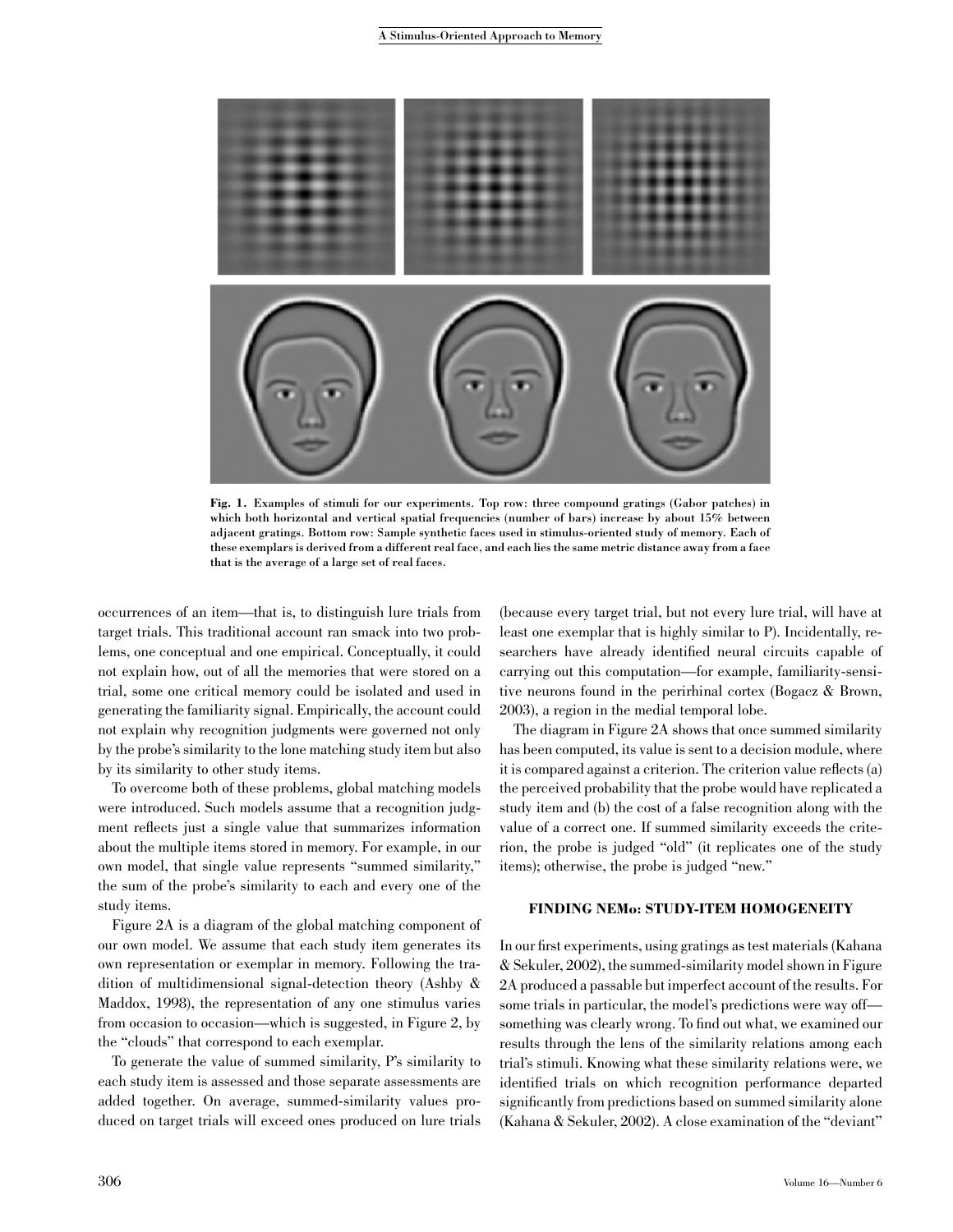

Fig. 2. Schematic diagram illustrating basic components of global matching models (panel A) and NEMo, the Noisy Exemplar Model (panel B). In both models, the presentation of four study items,  $S_1 \ldots S_4$ , gives rise to exemplars of those items in memory. Also in both models, summed similarity is computed by summing the similarity of the probe (P) to each of the separate memory exemplars. In the global matching model (panel A), the value of summed similarity is compared against a criterion, and the outcome of the comparison determines the subject's response that P is ''old'' or ''new.'' In panel B, NEMo assumes that the criterion is influenced by one additional element, stimulus homogeneity, a measure of how similar the memory exemplars are to one another. Once this additional element has entered into the criterion, the process that leads to a decision is the same as in panel A.

trials revealed the operation of a previously hidden, but powerful, influence on recognition performance. And from this discovery, our Noisy Exemplar Model (NEMo) was born.

Reflecting the analysis of deviant trials in our first experiments, Figure 2B highlights NEMo's key new element, an additional influence on the criterion value: the homogeneity of the study items (Nosofsky & Kantner, 2006). Functionally, the impact of summed similarity is modulated by study-item homogeneity. Empirically, when study items are similar to one another, the criterion value is increased, reducing the likelihood of false recognitions (saying ''yes'' on lure trials). So with greater homogeneity, subjects demonstrate increased ability not to be fooled into falsely recognizing probes that resemble but do not perfectly match one of the study items. Note that what seems to be an advantage—being fooled less often—comes at a price: reduced likelihood of correct recognitions.

It is important to note that the impact of study-item homogeneity is not restricted to recognition of Gabor patches but has

been confirmed with various other stimuli—ones as diverse as color patches (Nosofsky & Kantner, 2006); realistic, synthetic human faces (see Fig. 1, bottom panel; Yotsumoto, Kahana, Wilson, & Sekuler, 2007); and abstract, complex sounds (Visscher, Kaplan, Kahana, & Sekuler, 2007). Note that without a stimulus-oriented characterization of study-item homogeneity, this powerful influence on recognition performance would have gone undetected, lost in the data's unexplained variance. However, by augmenting the basic, summed-similarity framework with the idea that within-list summed similarity influences recognition decisions, NEMo fulfills one goal of any model: shifting substantial variance in the data from the "random'' (unexplained) column to the ''deterministic'' (accounted for) column.

#### MEMORIES COME, MEMORIES GO (QUICKLY)

A stimulus-oriented approach to memory also makes it possible to examine the temporal ebb and flow of influences on recognition. For example, Visscher et al. (2007) showed that, in contrast to other determinants of the subject's criterion—which develop over many trials—homogeneity's entire influence develops quickly, within just a single trial, and then dissipates just as quickly. Visscher et al. (2007) measured recognition memory for so-called moving-ripple stimuli—sounds generated by combining many sounds having different frequencies. Such sounds, whose loudness fluctuates regularly over time, have a formal resemblance to most speech sounds.

Visscher et al. (2007) constructed two types of lure trials, ones in which the study items were homogeneous (the study items were only one just-noticeable difference apart) and ones in which the study items were heterogeneous (the study items were at least four just-noticeable differences apart). The former were expected to produce a high criterion value for summed similarity; the latter were expected to produce a low criterion value for summed similarity. The two types of lure trials were intermixed among various other trials. The mixture of trials was adjusted so that identical trials followed either ''low criterion'' trials (heterogeneous study items) or ''high criterion'' trials (homogeneous study items).

This portion of Visscher et al.'s (2007) larger study produced two noteworthy results related to false recognitions. First, as NEMo predicts, low-criterion trials produced far higher false-alarm rates than high-criterion trials did. Second, on the immediately succeeding, neutral trials, there was no evidence of the criterion differences that had been generated on the previous trial: False-alarm rates on trials that followed high-criterion trials were no different from false-alarm rates on trials that followed low-criterion trials. So, homogeneity's influence appears to reach full strength during the course of a single trial, as subjects respond to the study items on that trial, and then recedes immediately thereafter. Note that this remarkable encapsulation of criterion change stands in contrast to the intertrial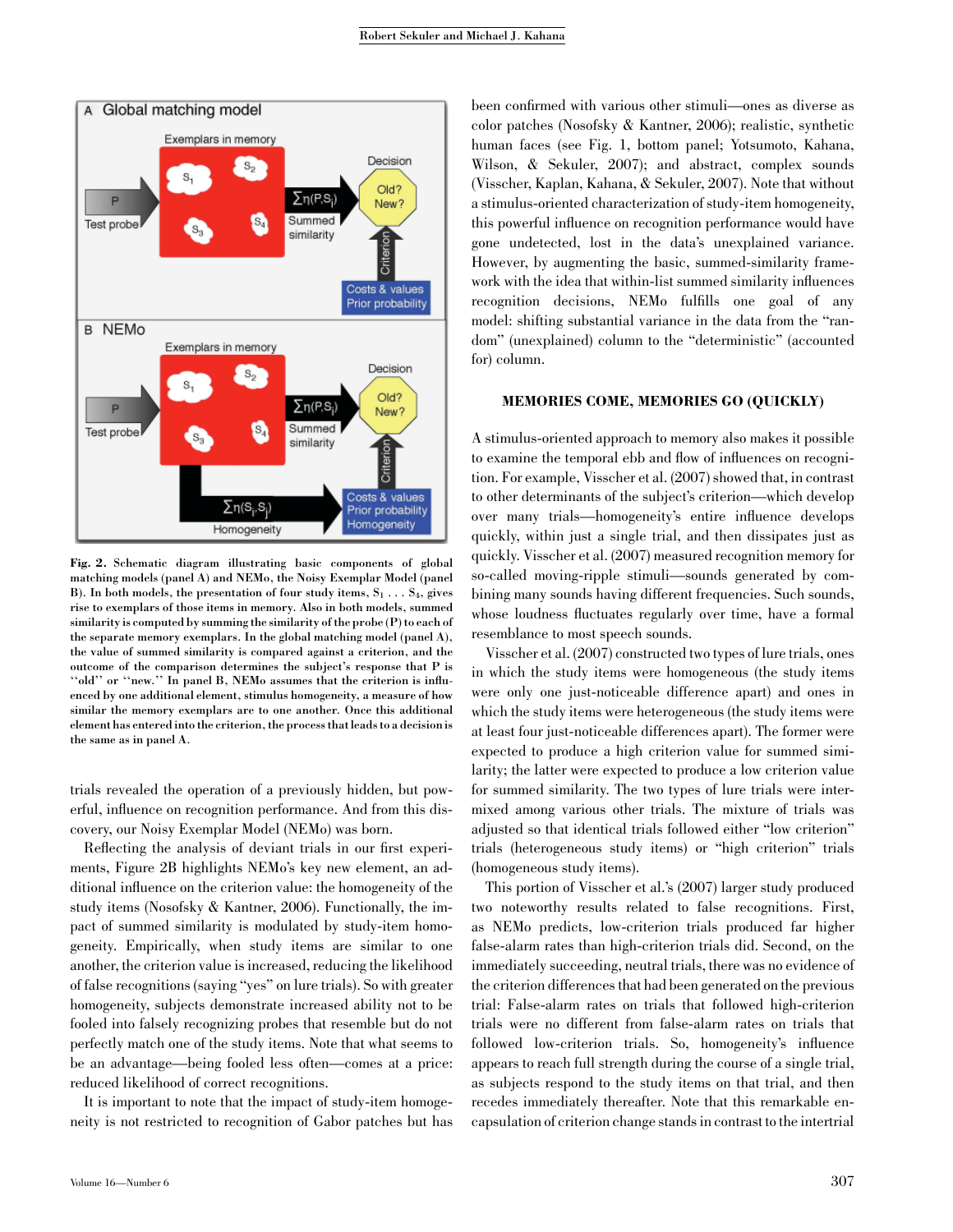

Fig. 3. Mnemometric functions (the proportion of ''yes'' responses) generated as a probe (P) varied in spatial frequency relative to the frequencies of two study items. Study-item frequencies are shown by the vertical gray lines labeled S1 and S2, signifying the first and second study item, respectively. Panels A and B show mnemometric functions with study items that differed by two just-noticable differences (JNDs); panels C and D show mnemometric functions with study items that differed by eight JNDs. Panels A and C are for trials on which the second study item's spatial frequency was higher than the first study item's; Panels B and D are for the reverse case. The solid blue line in each panel represents the values predicted by our model, NEMo. Adapted from Kahana, Zhou, Geller, & Sekuler (2007).

proactive interference that has been reported in prior studies with semantically related stimuli.

# MNEMOMETRIC FUNCTIONS: SNAPSHOTS OF **MEMORY**

For over a century, psychophysical research has exploited a tool called the psychometric function. This function relates the likelihood of some psychophysical judgment, such as ''yes, I see it,'' to a measure of stimulus strength, such as light level. Early in the last century, a few researchers advocated that an analogous function would be valuable for memory research (Ernst, Smith, Moessner, Rudisill, & Atwater, 1924; Williams, Titchener, & Boring, 1918). Recently, we (Zhou, Kahana, & Sekuler, 2004) introduced such a function, which we called a mnemometric function.

To understand what a mnemometric function is, imagine that some stimulus is presented and remembered. If the subject's memory is probed with that exact same stimulus, there is high probability that it will be recognized. So over many trials, the proportion of recognition responses, P(Yes), to that probe will be high. However, if memory is probed with a stimulus that is very dissimilar to the remembered stimulus, P(Yes) will be low. Between these two extreme cases there are intermediate cases probes of varying levels of similarity to the original stimulus. And these probes should evoke varying, intermediate values of P(Yes).

The mnemometric function, examples of which are shown in Figure 3, is a kind of snapshot of memory strength. It relates a subject's recognition responses to the similarity between a probe and one or more study items. As the probe varies (or ''roves'') along some perceptual dimension, the responses it evokes on multiple trials trace out variation in memory strength. The mnemometric functions shown in Figure 3 come from a study (Kahana, Zhou, Geller, & Sekuler, 2007) in which two study-item gratings were presented on each trial. Although the spatial frequencies of the gratings varied from trial to trial, the difference between study items was constrained: Sometimes the items were separated by two just-noticeable differences (panels A and B), other times they were separated by eight just-noticeable differences.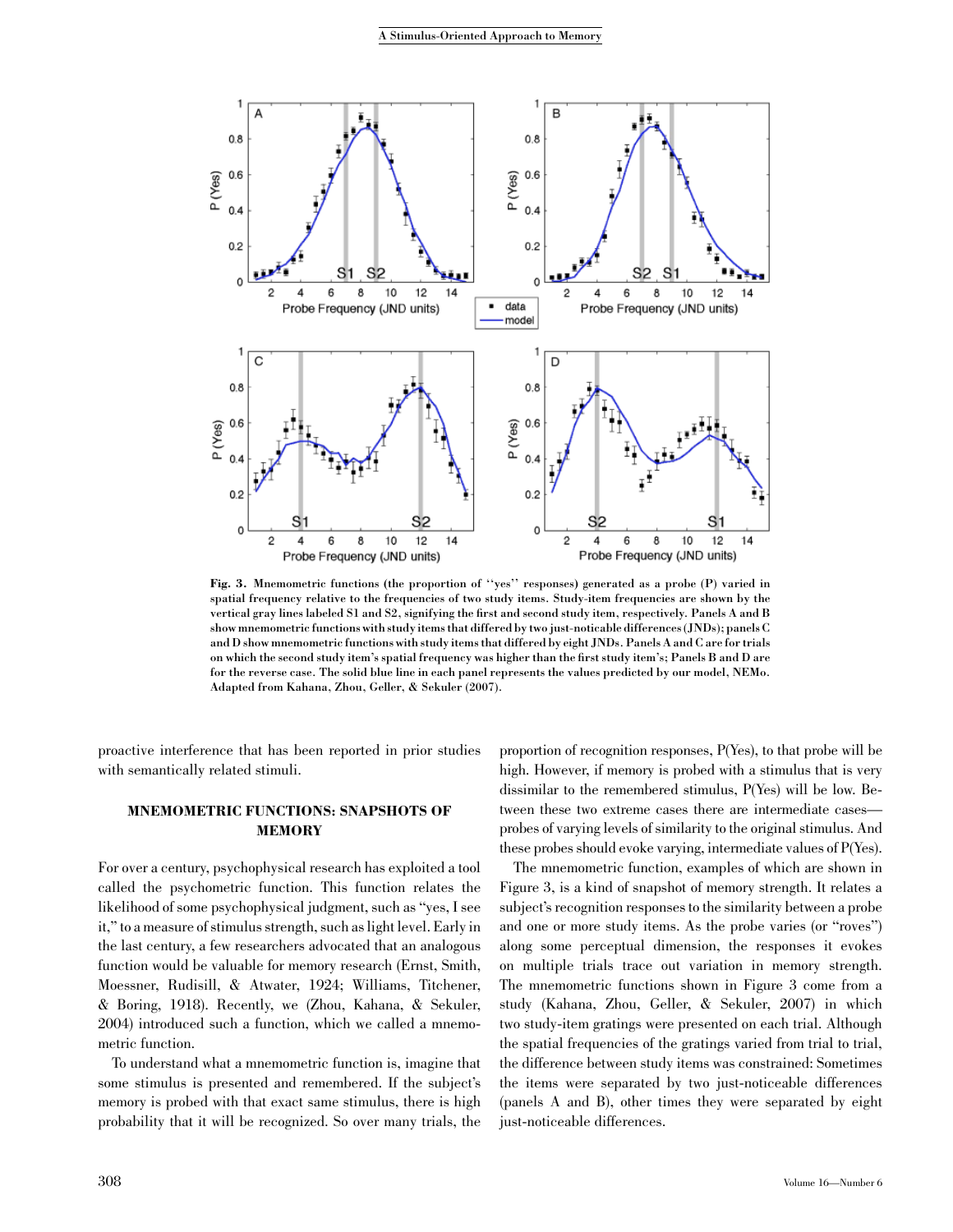The mnemometric functions shown in Figure 3 demonstrate several important features of recognition memory. First, the clear bimodality seen in panels C and D demonstrates that the study items are represented in memory as exemplars rather than in some aggregate form. Second, the spread of responses around each mode indicates the variability associated with the exemplars. This variability makes it impossible to discern bimodality in panels A and B, where study items were very similar to one another. Third, the relative advantage in memory enjoyed by the study item that is presented last (the recency effect) produces near-mirror-image relationships between the functions in panels C and D. The higher and lower modes seem to swap locations between the panels because the relative spatial frequency of the first and second study items was reversed. On some trials (panel C), the second study item had higher spatial frequency than the first study item; on other trials (panel D), the reverse was true. In both cases, the mode associated with the second study item is higher than it is with the first study item. Fourth, these mnemometric functions—and others as well—show no evidence of systematic shift in average memory away from the actual spatial frequencies of the study items. Finally, the blue lines in each panel show predictions made by NEMo. When NEMo was compared to various alternative models, we (Kahana et al., 2007) found that NEMo provided a far better fit to the mnemometric functions than did either standard global matching models or models in which recognition decisions are based only on the single study item most similar to the probe.

### FUTURE DIRECTIONS

Despite the successes of our stimulus-oriented approach to memory, much work lies ahead. Whereas current modeling efforts have been limited to fitting data from individual lists, the human brain is able to focus retrieval on one target list while still retaining some information learned on previous lists. In other words, memory's slate may not be wiped entirely clean after each trail. To address this, models will need to incorporate a mechanism for coding memories within their temporal context and using contextual information to target specific memories. Also, we expect that mnemometric functions will find additional uses, both theoretical and applied. For example, because they afford rich information about similarity-based confusions in recognition memory, mnemometric functions could be a valuable tool for a quantitative assessment of eyewitness testimony, including lineup identification. Another exciting challenge is to identify the neural circuits that compute summed similarity. This effort could start by correlating brain signals measured with noninvasive electroencephalographic (EEG) recordings or functional magnetic resonance imaging methods, with model-derived values of summed similarity and homogeneity on each trial of an experiment. Finally, advances in computational methods will enable us to analyze and compute similarity relations for complex natural stimuli. For example, new computational techniques, operating on large digital databases of potential stimuli, could enable researchers to apply similarity-based models to verbal materials. These and other developments promise to extend far beyond the laboratory the power of a stimulus-oriented approach to memory.

#### Recommended Reading

- Clark, S.E., & Gronlund, S.D. (1996). Global matching models of recognition memory: How the models match the data. Psychonomic Bulletin & Review, 3, 37–60. A review and comparison of memory models, including global matching models.
- Estes, W.K. (1994). Classification and cognition. Oxford: Oxford University Press. A clearly written, user-friendly introduction for readers who wish to expand their knowledge of basic issues and approaches to classification and related cognitive functions such as recognition.
- Kahana, Zhou, Geller, & Sekuler (2007). (See References). A representative application of a stimulus-oriented approach to memory, including comprehensive tests of alternative accounts.
- Pasternak, T., & Greenlee, M.W. (2005). Working memory in primate sensory systems. Nature Reviews Neuroscience, 6, 97–107. A review of findings on memory for sensory stimuli and of the contribution of various brain regions to such memory.
- Sekuler, R., McLaughlin, C., Kahana, M.J., Wingfield, A., & Yotsumoto, Y. (2006). Short-term visual recognition and temporal order memory are both well-preserved in aging. Psychology & Aging, 21, 632–637. An example of how a stimulus-oriented approach can be applied to age-related changes in memory.

Acknowledgments—Supported by National Institutes Health grants MH068404, MH55687, and MH61975. Many thanks to Kristina Visscher, Feng Zhou, Grace Hwang, Yuko Yotsumoto, Aaron Geller, Shivakumar Viswanathan, and Marieke van Vugt for contributions to the research presented here.

#### REFERENCES

- Ashby, F.G., & Maddox, W.T. (1998). Stimulus categorization. In A.A.J. Marley (Ed.), Choice, decision, and measurement: Essays in honor of R. Duncan Luce (pp. 251–301). Mahwah, NJ: Erlbaum.
- Bogacz, R., & Brown, M.W. (2003). Comparison of computational models of familiarity discrimination in the perirhinal cortex. Hippocampus, 13, 494–524.
- Ernst, J.L., Smith, F.E., Moessner, L.R., Rudisill, E.S., & Atwater, M.J. (1924). Further data for an associative limen. American Journal of Psychology, 35, 255–261.
- Kahana, M.J., & Sekuler, R. (2002). Recognizing spatial patterns: a noisy exemplar approach. Vision Research, 42, 2177–2192.
- Kahana, M.J., Zhou, F.A., Geller, A., & Sekuler, R. (2007). Lure-similarity affects visual episodic recognition: Detailed tests of a noisy exemplar model. Memory & Cognition, 35, 1222–1232.
- Nosofsky, R.M., & Kantner, J. (2006). Exemplar similarity, study list homogeneity, and short-term perceptual recognition. Memory & Cognition, 34, 112–124.